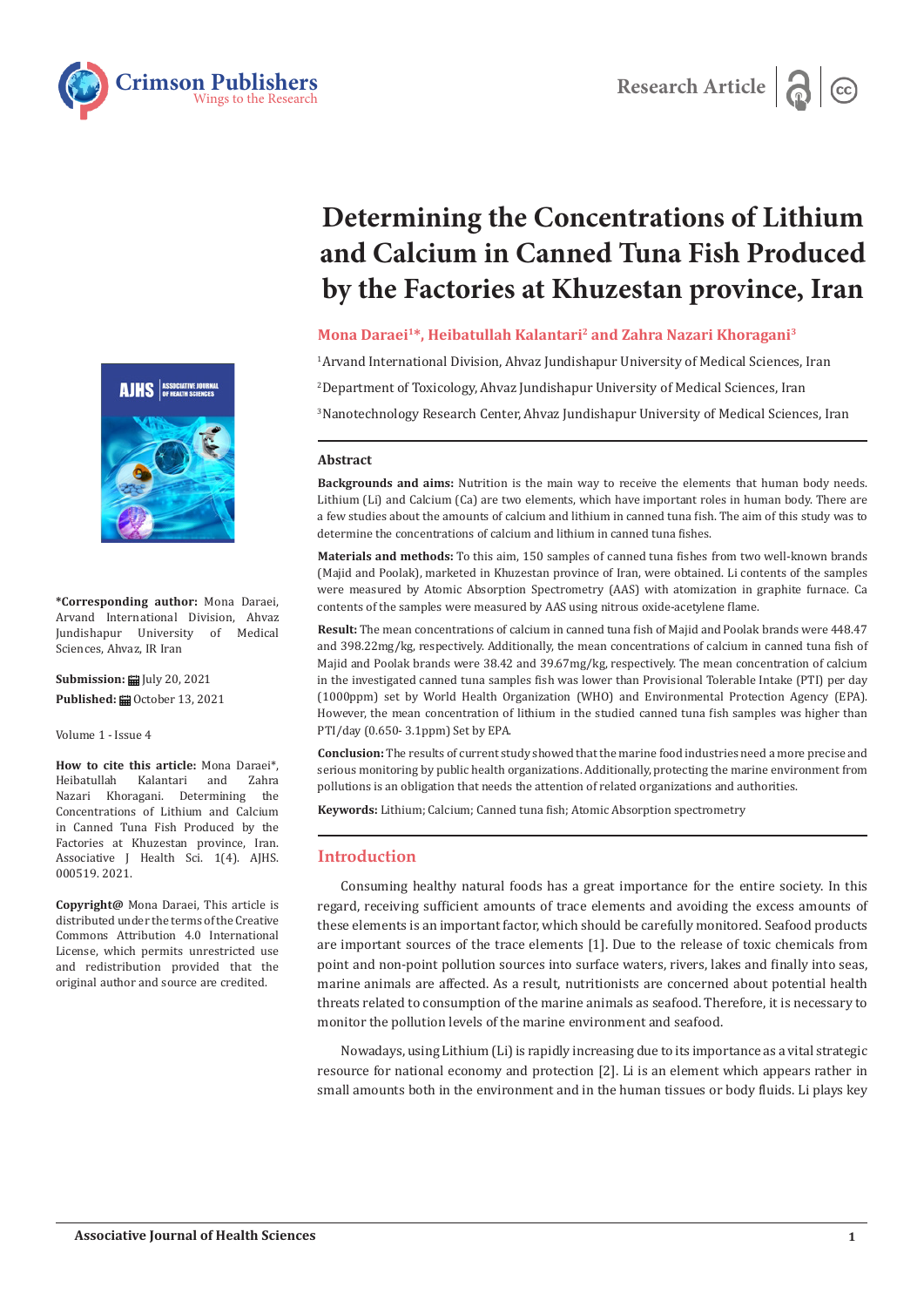roles in many important vital functions. Li possesses a wide variety of biochemical functions. For example, it settles in the structure of several enzymes, hormones, vitamins, and growth factors [3,4]. Li is found in variable amounts in foods. Main food sources of Li are grains and vegetables; in some geographical areas, the drinking water also provides significant amounts of lithium. Thus, the human dietary lithium intakes depend on the geographical location and the type of foods consumed [5]. Many studies consider Li as an essential element; so that, 1000µg/day of it has been suggested as provisional RDA for a 70kg adult person [5]. Receiving excess amounts of lithium via foods may induce lithium toxicity, which include several serious clinical manifestations (e.g., Cardiovascular manifestations and permanent neurological deficits) [6].

The Calcium (Ca) function and its role in the body is well known and expansively defined in literature. It is the most abundant mineral within the body, of which almost 99% happens in the bones and teeth as deposits of calcium phosphates. The remaining 1% in the soft tissue and body fluids has very important regulatory functions [7]. The calcium ion (Ca+2), released from intracellular stores, controls numerous cellular procedures, including cardiac and skeletal muscle contraction, synaptic transmission, and metabolism [8]. Older men and women are recommended to take at least 1000-1200mg/day of calcium for maintaining bone health and prevention of fractures. The average intake in the diet in Western countries is 700-900mg/day, and lower in Asia and Africa. Accordingly, old people need to take calcium supplements to meet these recommendations. The guidelines for calcium intake have been widely implemented in Western countries. So that, more than 30-50% of old women take calcium supplements. However, several clinical trials reported that calcium supplements at doses higher than 2000mg/day lead to adverse effects, including

cardiovascular events, kidney stones, and hospital admissions for acute gastrointestinal symptoms. Thus, old people are encouraged to improve their bone health by increasing their calcium intake via food rather than taking supplements. This advice assumes that increasing dietary calcium intake to the recommended level of >1200mg/day prevents fractures without causing the adverse effects of calcium supplements [9].

Recent studies indicate the heavy metals pollution of seas and seafood in many regions of the world, including Iran [10- 12]. The polluted sea food may lead to serious health problems in the people who consume them. Therefore, it is important to prevent and monitor the pollution in seafood products. According to the literature above, the present study aimed to evaluate the concentrations of two elements, calcium and lithium, in canned tuna fish as an important food source of local population at Khuzestan province of Iran.

## **Materials and Methods**

#### **Materials and preparing standard solutions**

Chemicals were purchased from Chem Lab and Merck Companies. All the glassware and plastic ware were put in nitric acid (0.1 molar) for 24 hours, and then washed twice with deionized water. Stock standard solutions for Li and Ca were 1000mg/lit. Lanthanum (III) nitrate and ammonium nitrate solutions  $(1\%w/v)$ were used as modifiers for Ca and Li respectively, to eliminate the effect of disturbing ions. The lithium standard solutions were prepared in five concentrations (40, 60, 80, 100, 120μg/lit) by diluting the stock standard solution in nitric acid (0.1 molar). The Calcium standard solutions were prepared in six concentrations (0.1, 0.2, 0.5, 1, 3, 5μg/lit) by diluting the stock standard solution in Lanthanum (III) nitrate (1%w/v).

#### **Preparation of samples and standard samples**

**Table 1:** Li and Ca content in canned tuna fish, its mean values per 50g of canned tuna fish and their range.

| <b>Tuna Fish Sample</b> | <b>Statistical Indices</b> | Li Con.(ppb) | Ca Con. (ppm) |  |
|-------------------------|----------------------------|--------------|---------------|--|
|                         | Mean                       | 38.42168     | 448.47464     |  |
| Majid Brand             | Median                     | 35.521       | 388.889       |  |
|                         | Variance                   | 387.506      | 232600.761    |  |
|                         | Std. Deviation             | 19.685176    | 482.287011    |  |
|                         | Minimum                    | 12.169       | 63.333        |  |
|                         | Maximum                    | 80.956       | 2630          |  |
|                         | Range                      | 68.787       | 2566.667      |  |
|                         | Std. Error of Mean         | 3.937035     | 96.457402     |  |
| Poolak Brand            | Mean                       | 39.67832     | 398.22312     |  |
|                         | Median                     | 33.262       | 282.222       |  |
|                         | Variance                   | 918.486      | 71997.895     |  |
|                         | Std. Deviation             | 30.306527    | 268.324235    |  |
|                         | Minimum                    | 13.399       | 7.778         |  |
|                         | Maximum                    | 134.907      | 961.111       |  |
|                         | Range                      | 121.508      | 953.333       |  |
|                         | Std. Error of Mean         | 6.061305     | 53.664847     |  |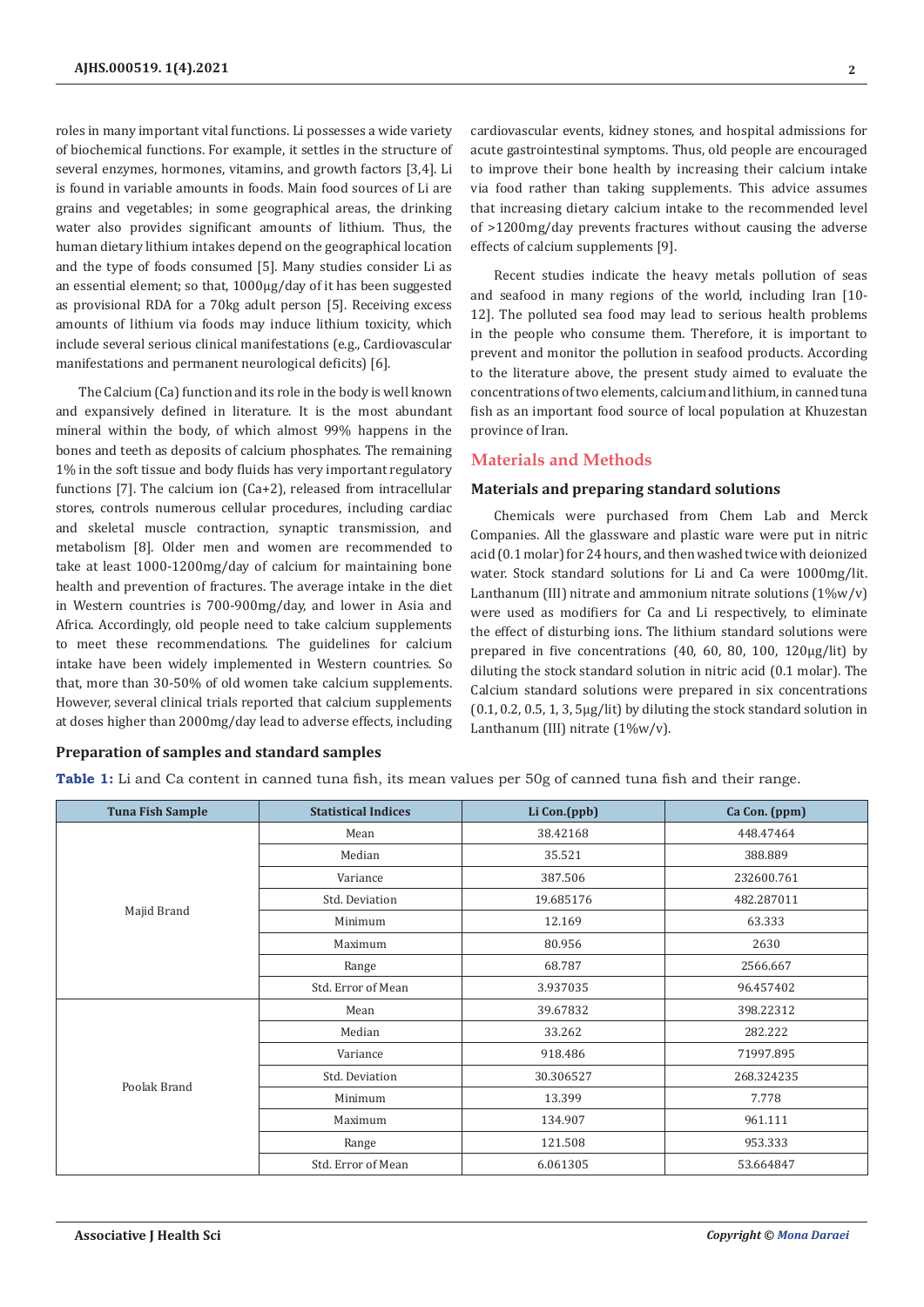150 samples of canned tuna fish (Majid and Poolak brands) were collected from the local markets in Khuzestan Province, Iran. All of the collected canned tuna fish samples were mixed (each brand separately) and a representative mass (50g) was taken and placed in a porcelain crucible for further steps of examination. Samples were transferred into the electrical furnace with controlled temperature (450 °C) for 24h to turn them into their ash. Then the ash samples in the crucible were carefully preserved with 100mL of concentrated  $HNO<sub>3</sub>$ . By this procedure, the ash samples became readily soluble in water. Sample solutions were stored in washed and dried plastic bottles. The sample solutions were pulverized into spray in the nebulizer and atomized into the nitrous-acetylene flame of the spectrometer. The air oxygen was used as oxidant Table 1 & 2.

**Table 2:** Limits of Detection (LOD), Limit of Quantification (LOQ) for Li and Ca (mg/kg).

| <b>Element</b> | <b>LOD</b> | LOQ   |
|----------------|------------|-------|
| Cа             | 0.03       |       |
|                | 0.04       | 0.012 |

#### **Instrumental analysis**

The content of Li in the samples was determined by Atomic Absorption Spectrometry (AAS) using Varian AA240FS spectrometer (Palo Alto, California, United States). Measurable analysis was performed in the graphite furnace, GTA 120 Graphite Tube Atomizer (Palo Alto, California, United States). Measurements were performed in the pyrolytically coated tubes under an atmosphere of the inert gas Argon (Ar) in the following conditions: The wavelength was 670.8nm. The temperature of pyrolysis and atomization were 800 °C and 2450 °C, respectively. The concentrations used for drawing the calibration curve were 40.0, 60.0, 80.0, 100.0, 120.0µg/L. the current within the Hollow-Cathode Lamp (HCL) was 5mA. The slit width was 0.5 nm. Singleelement hollow analytic cathode lamps were used as the radiation source. The determination parameters of Lithium by AAS method is presented in Table 3.

**Table 3:** The parameters for the determination of Lithium by the AAS Method.

| Step No.       | Temp. $(^{\circ}C)$ | Time (sec) | <b>Gas Flow</b><br>(L/min) | <b>Gas Type</b> | <b>Read</b>    |
|----------------|---------------------|------------|----------------------------|-----------------|----------------|
| $\mathbf{1}$   | 85                  | 5          | 3                          | Normal          | N <sub>0</sub> |
| 2              | 95                  | 40         | 3                          | Normal          | No             |
| 3              | 120                 | 10         | 3                          | Normal          | N <sub>0</sub> |
| $\overline{4}$ | 700                 | 5          | 3                          | Normal          | No             |
| 5              | 800                 | 1          | 3                          | Normal          | N <sub>0</sub> |
| 6              | 800                 | 2          | 3                          | Normal          | No             |
| 7              | 2300                | 8          | 3                          | Normal          | Yes            |
| 8              | 2300                | 2          | 3                          | Normal          | Yes            |
| 9              | 2450                | 2          | 3                          | Normal          | No             |

The content of Ca in the sample was determined by Flame Atomic Absorption Spectrometry (FAAS). Operating parameters were set as recommended by the manufacturer manual. The spectrometer and the flame conditions were adjusted to yield optimum precision and sensitivity, to maximize absorbance signals and to minimize backgrounds set at 422.7nm wavelengths for Ca. the current within the Hollow-Cathode Lamp (HCL) was 10mA and the slit width was 0.5nm. To establish the precision of the explained and applied analytical procedure, an appropriate validation was performed. The Limits of Detection (LOD) were used to identify any cross corruption or memory effects from sample preparation (calculated from:  $3.3 \times SD/a$ , where: SD standard deviation for blanks; the slope of calibration curve). Thus, each test run included one reagent blank control. The LODs of Ca and Li, given that the Limit of Quantification (LOQ), correspond to Table 2. Unfortunately, there are no suitable certified reference materials for Li content in biological media. Its quantity is reported only in a few materials. The instrumental drift was verified in each 100 samples (plus one at the end) by the control of the sensitivity of one calibration standard.

### **Statistical analyses**

Statistical analyses were performed using SPSS software version20. Results were expressed in the form of mathematics mean (x) ±SD. Analysis of variance )T test-One Sample) was used to compare results in groups of canned tuna fish (Mann-Whitney test, p < 0.05) and ( Independent Sample T Test) for correlation analysis between variables.

#### **Result**

As shown in Table 1, the results of the study showed that mean ±SD concentrations of Li for Majid and Poolak brands were 38.4±19.6ppm and 39.7±30.3ppm, respectively. Additionally, the mean±SD concentrations of Ca for Majid and Poolak brands were 448.5±448.3ppm and 398.2±268.3ppm, respectively. Other statistical indices are shown in Table 1.

## **Discussion**

Current study showed that the amount of Li in canned tuna fish was less than 40ppb (<40μg/kg). this result showed that consuming the canned tuna fish as a meal does not increase the Li intake to a level higher than the recommended daily intake of lithium (14.3μg/kg body weight) for an adult person [13]. The Li content of the canned tuna fish was also comparable with the Li contents of other food groups [14]. This finding matches the common sense since marine foods are not usually among the food sources with the highest Li content. Indeed, cereals, vegetables, and dairy products contain the highest levels of Li. Fortunately, current study showed that the canned tuna fish is a safe food, regarding the Li content and it is not affected by probable metal pollutions of the Persian Gulf (Table 4).

The results of current study indicated that the amount of Ca in canned tuna fish was less than 450ppm (<450mg/kg). This amount was consistent with the previous studies, which reported comparable amounts of calcium in tuna fish [15,16]. The findings indicated that tuna fish is a rich dietary source of Ca, which can supply human daily needs, together with other food groups [17]. In this study, the levels of Li and Ca, in samples of canned tuna fish